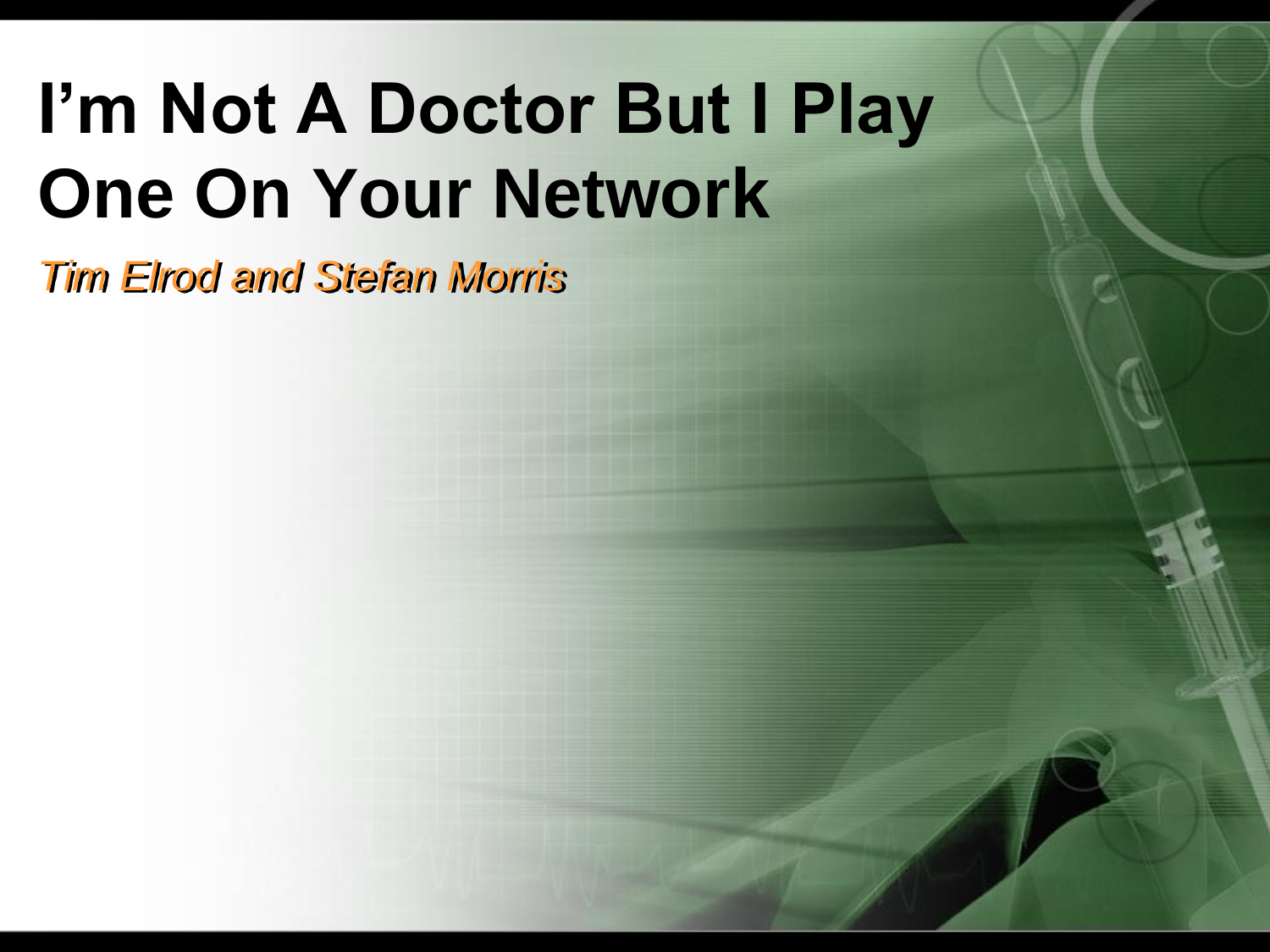#### About Us

#### Tim Elrod –

- Penetration Tester for Fishnet Security
- Over 7 years pentesting healthcare systems

#### Stefan Morris –

- Penetration Test for Fishnet Security
- Over 4 years Pentesting healthcare systems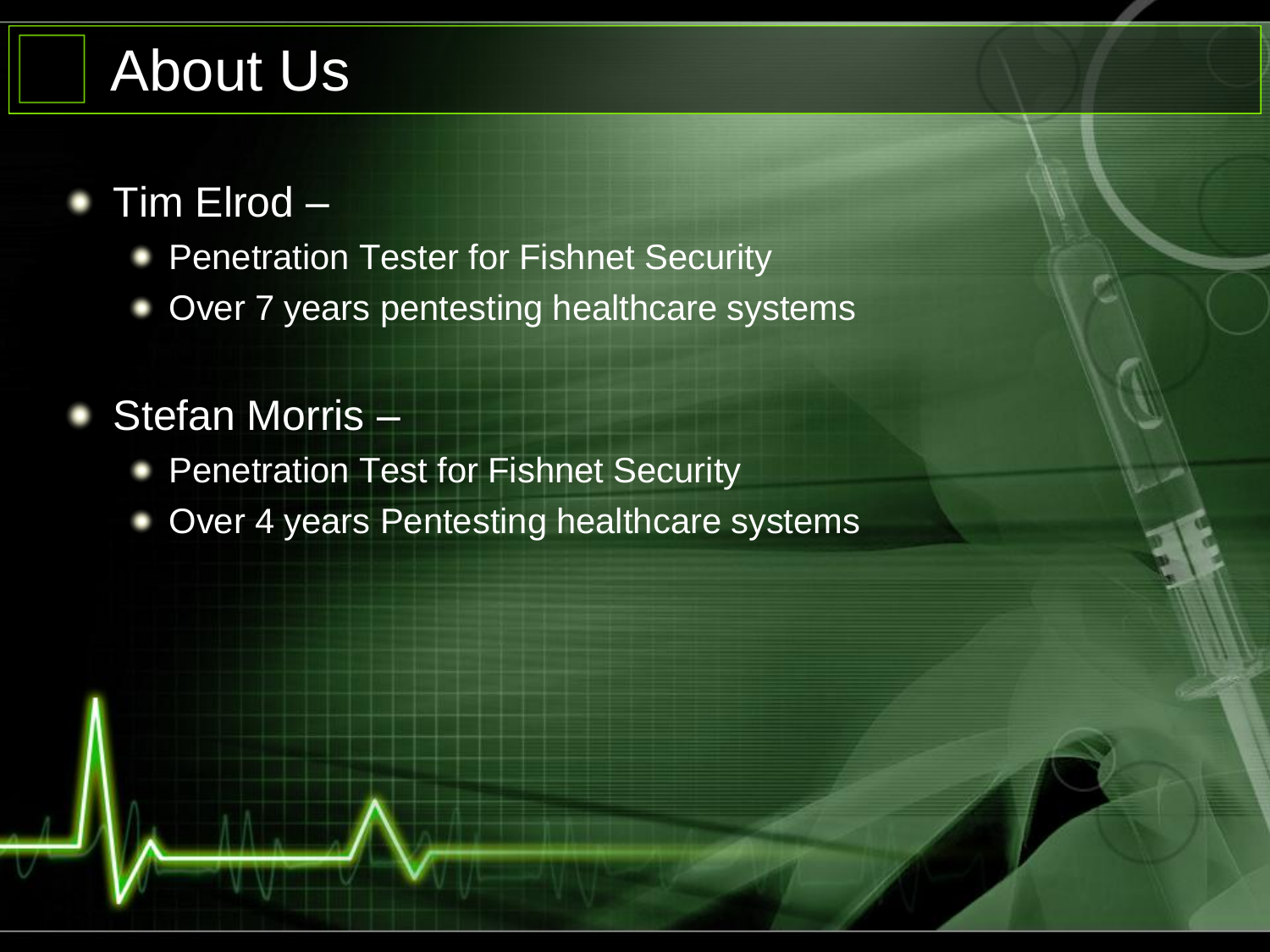## Technology Redux

- Common Healthcare Technologies
	- Hl7
	- Dicom

A History of Standard Non-standard Standards٠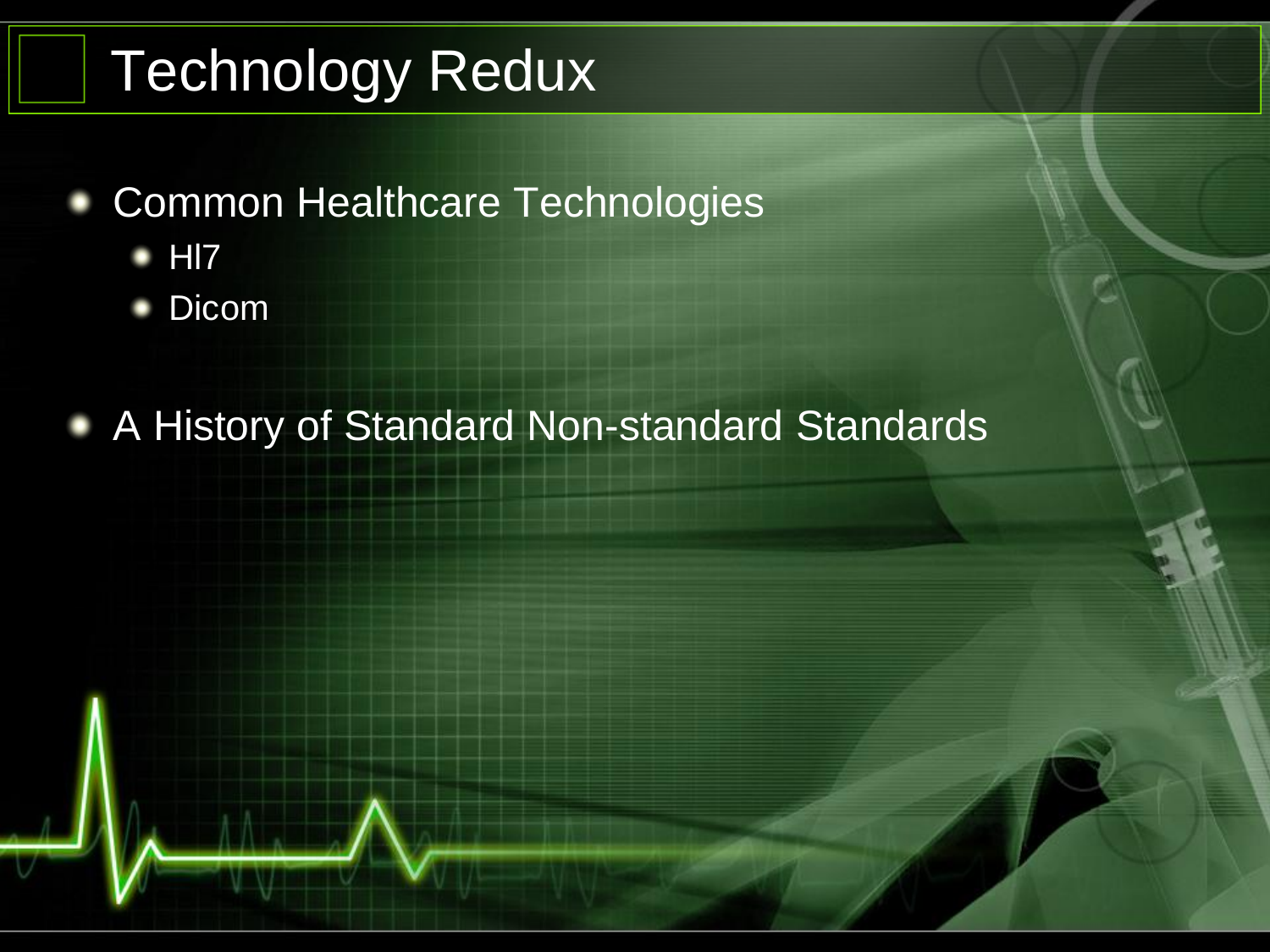#### Why Would You Care?

- HIPAA Doesn't Help: There's no PCI for Healthcare
- Personally Identifiable Information (PII)
- Protected Health Information (PHI)
- Identity theft
	- Medical identity theft
- Loss of Life and Limb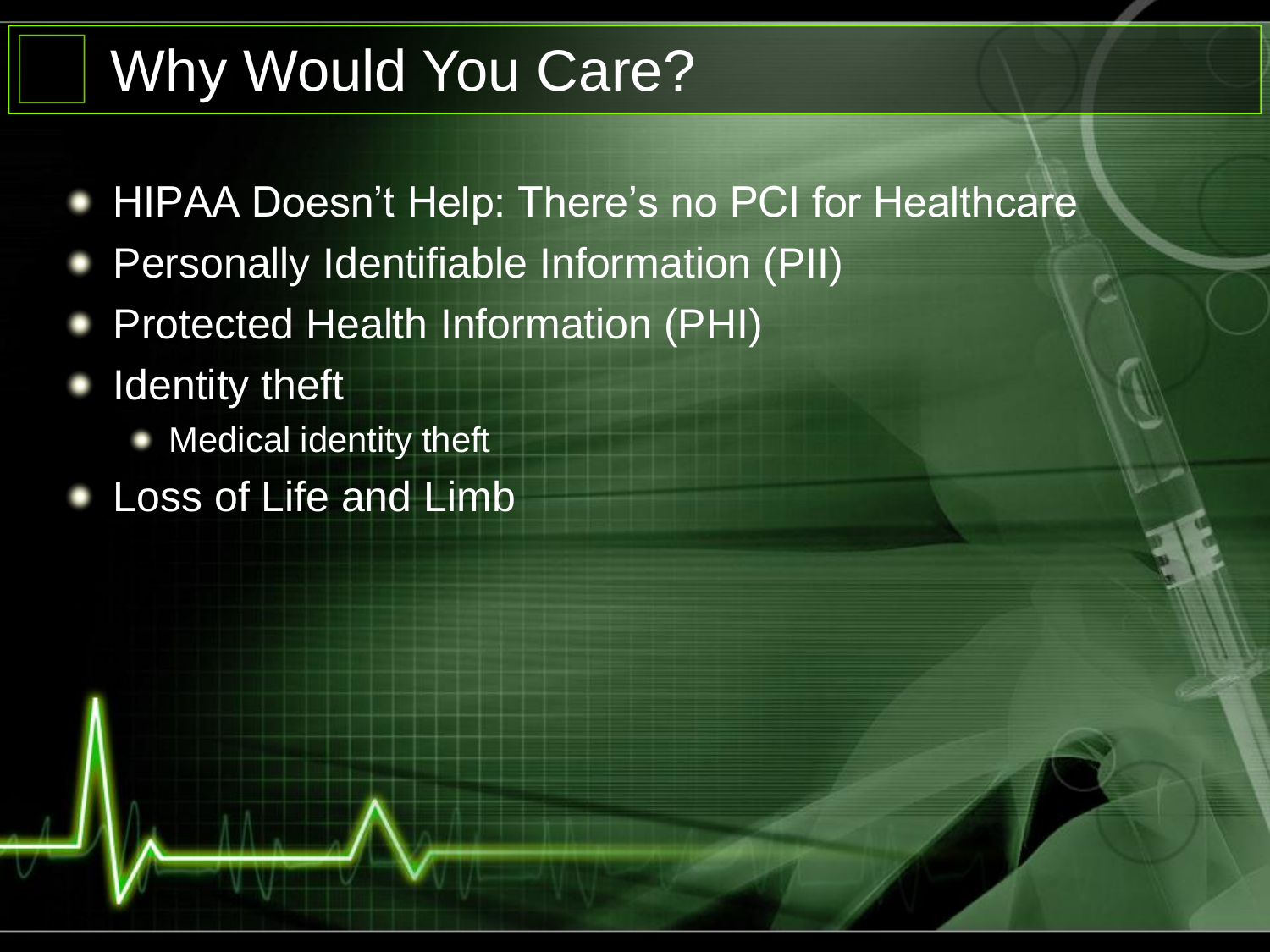## PACS

- What are Picture Archiving and Communication Systems (PACS)?
- Digital Imaging and Communications in Medicine (DICOM)
	- DICOM the network protocol
	- DICOM the file format
	- Fuzzing DICOM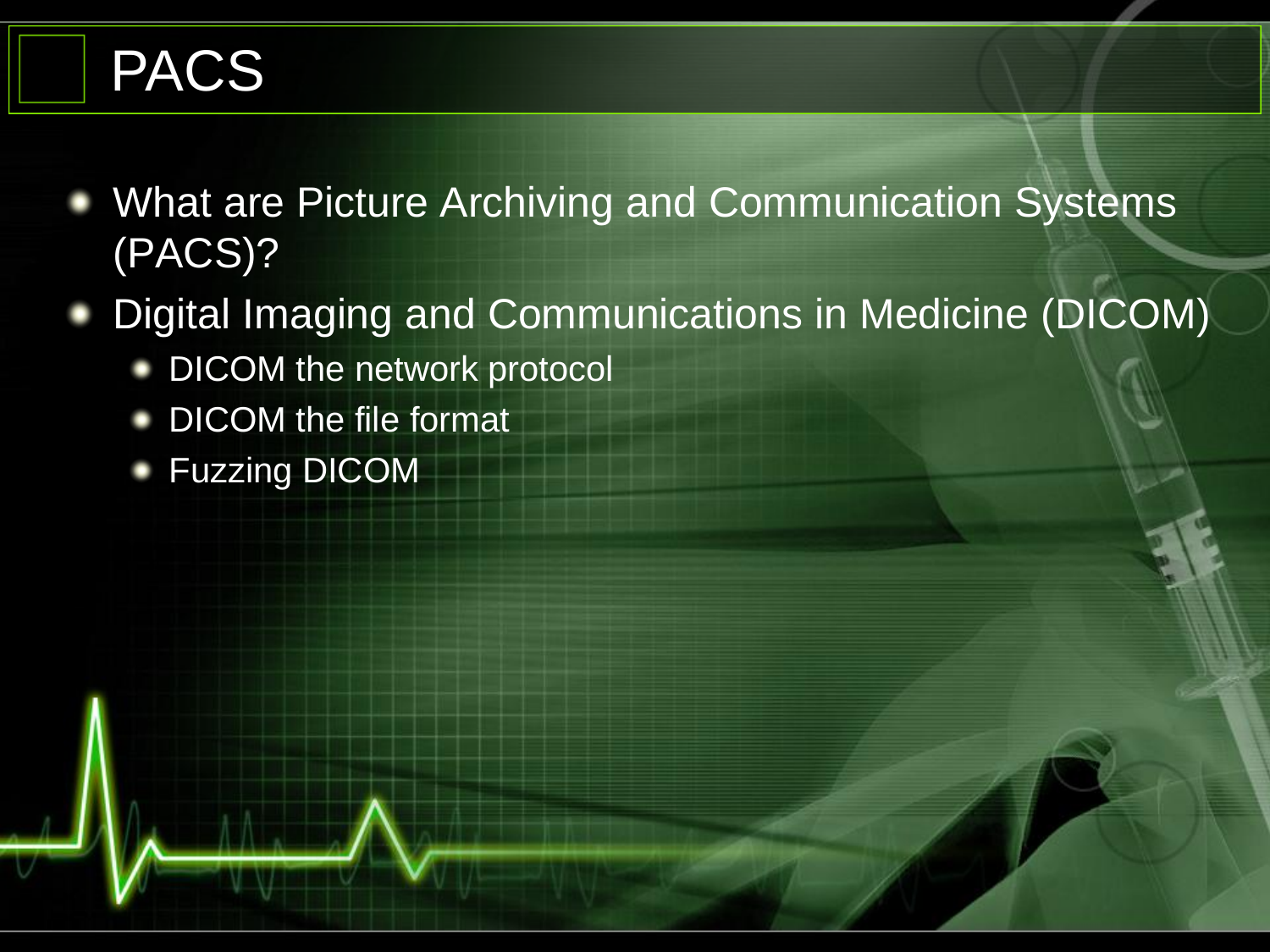#### HL7 Interface Systems

- Health Level 7 (HL7) Protocol and Standards
	- Clear Text Protocol
	- Delimited fields contain either codes or data
	- Sub fields can also contain codes or data
- Centralized Data Storage and Structure of HL7 Systems
- HL7 Routers
- Fuzzing HL7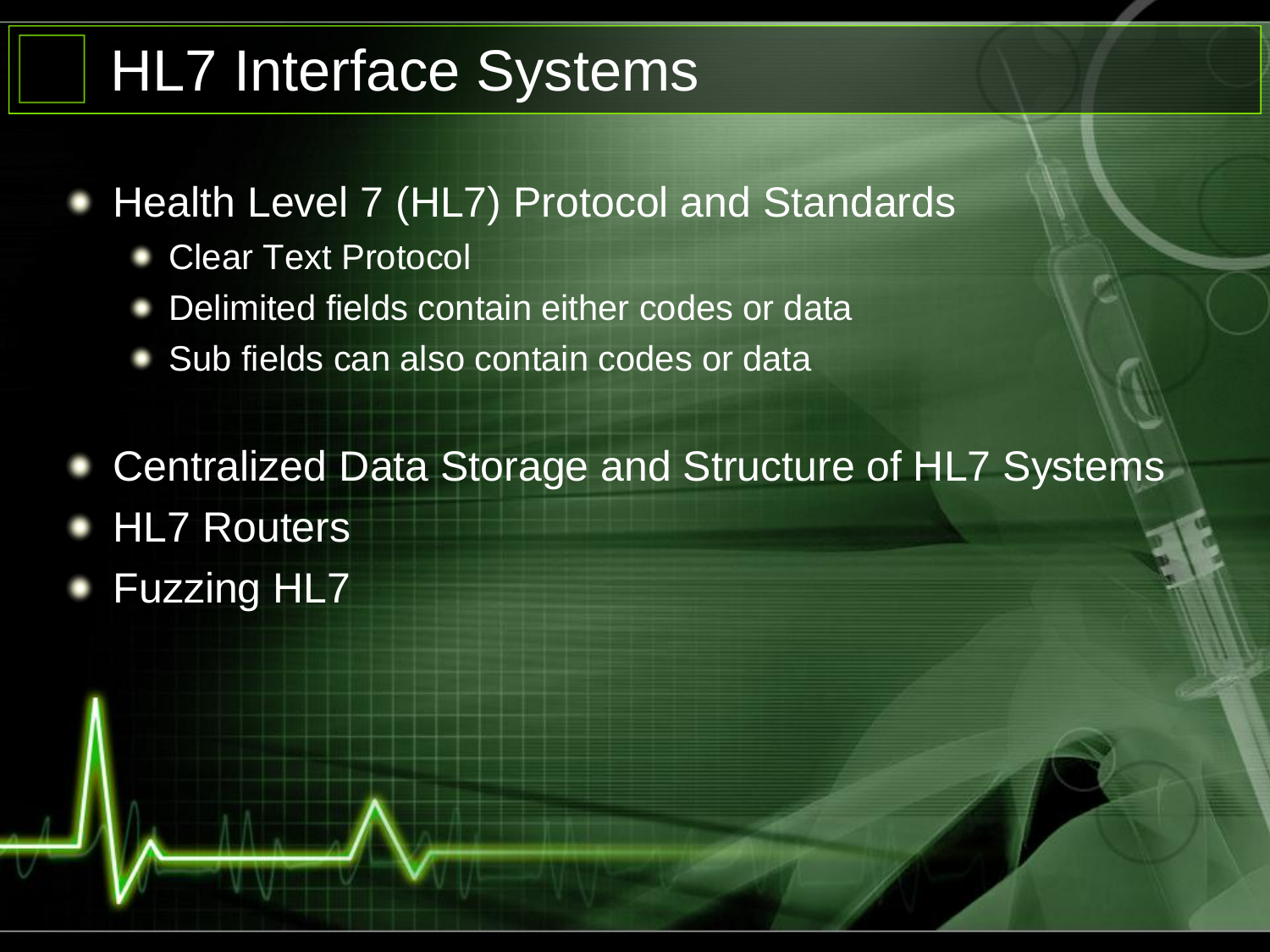#### Electronic Health/Medical Record Systems

#### Medical Record Storage

- Most medical records are stored in multiple systems across the healthcare environment
- Health records can exist in databases as well as unstructured data files
- Front End Interfaces and Issues
	- Common web application issues
	- Logic flaws regarding user permissions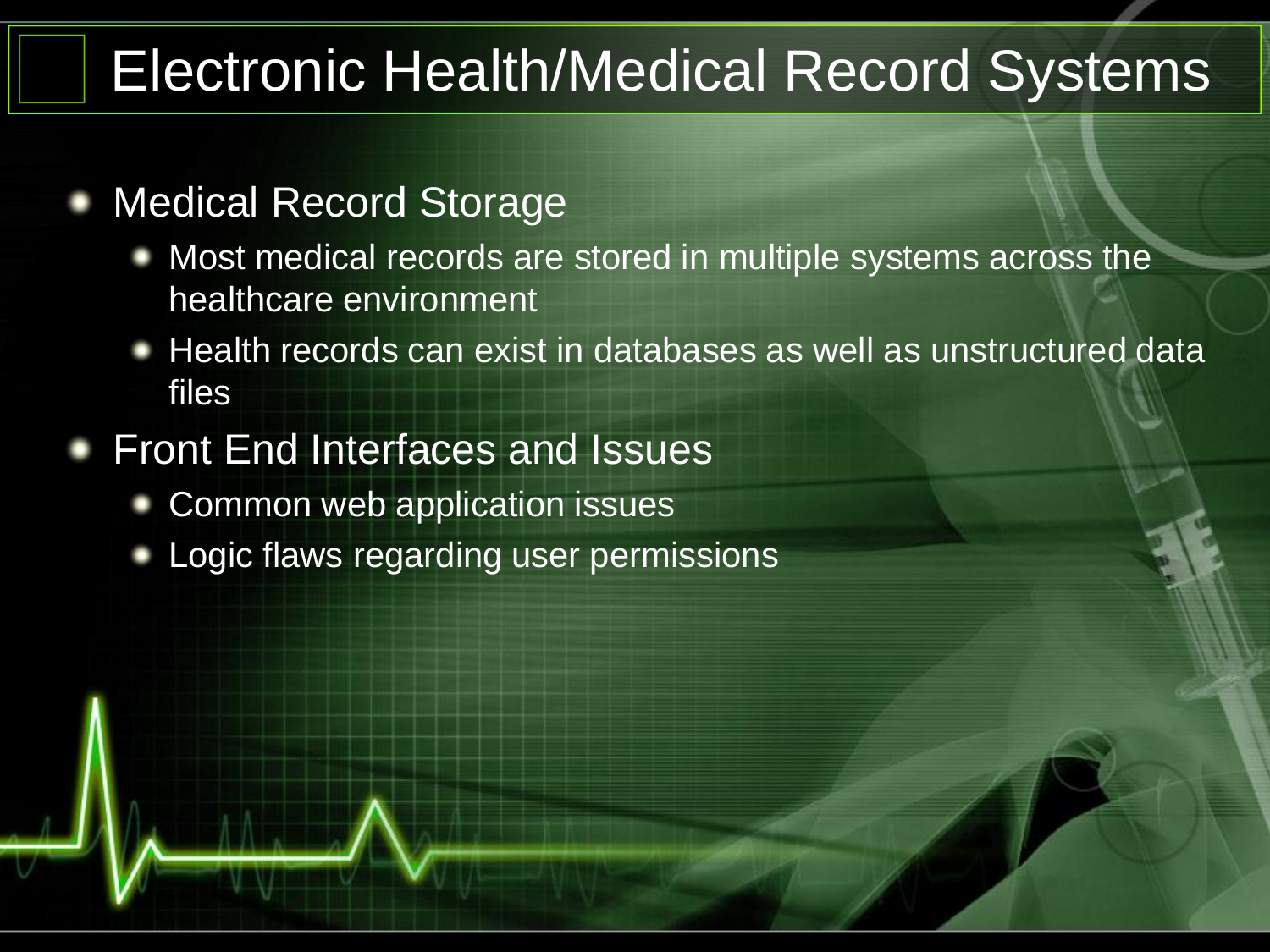## Health Information Exchanges (HIE)

- Building a National Healthcare System and Efficiency Through Legislation
- Regional and National HIE Structure
- Vulnerabilities Introduced by the Interconnectivity of Immature Systems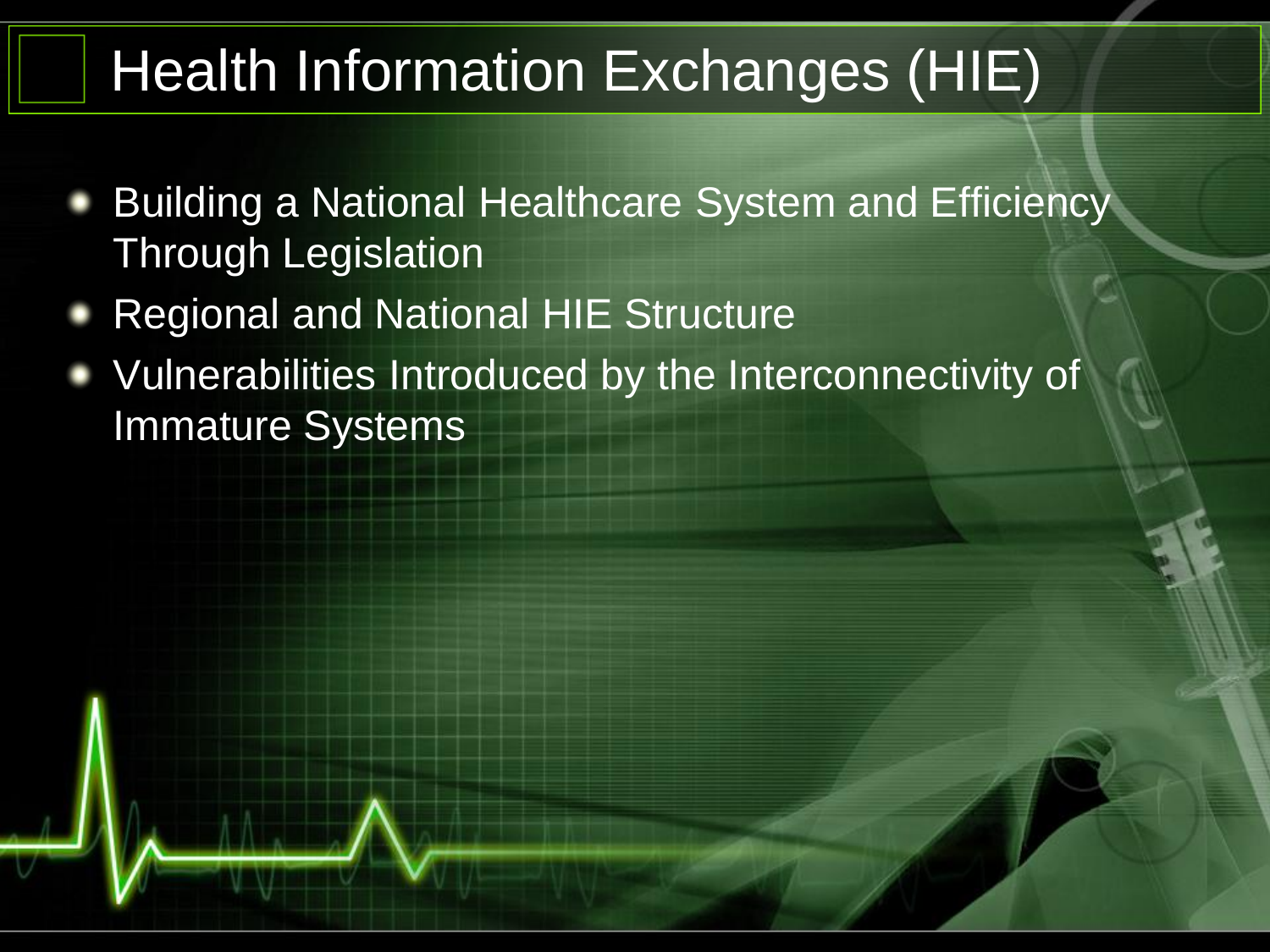## Personal Health Records (PHR)

- Health Vault
- Google
- **Others**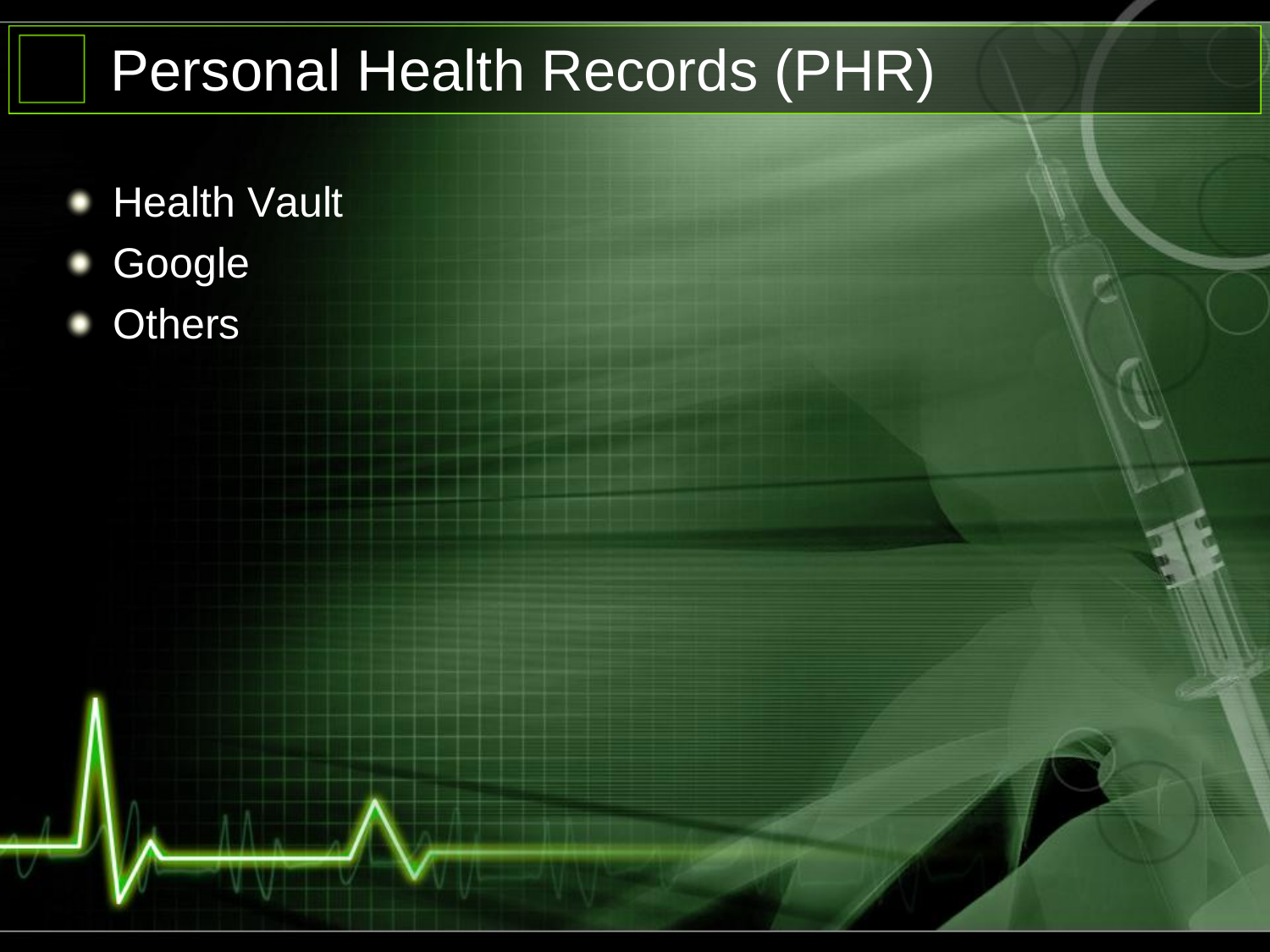#### Malicious Health Records (MHR)

- Records input into PHRs such as Google health and Microsoft health vault get parsed and acted upon by backend health systems such as HL7 Routers
- It is possible for an attacker to inject health records and then cause vulnerabilities to be triggered in backend systems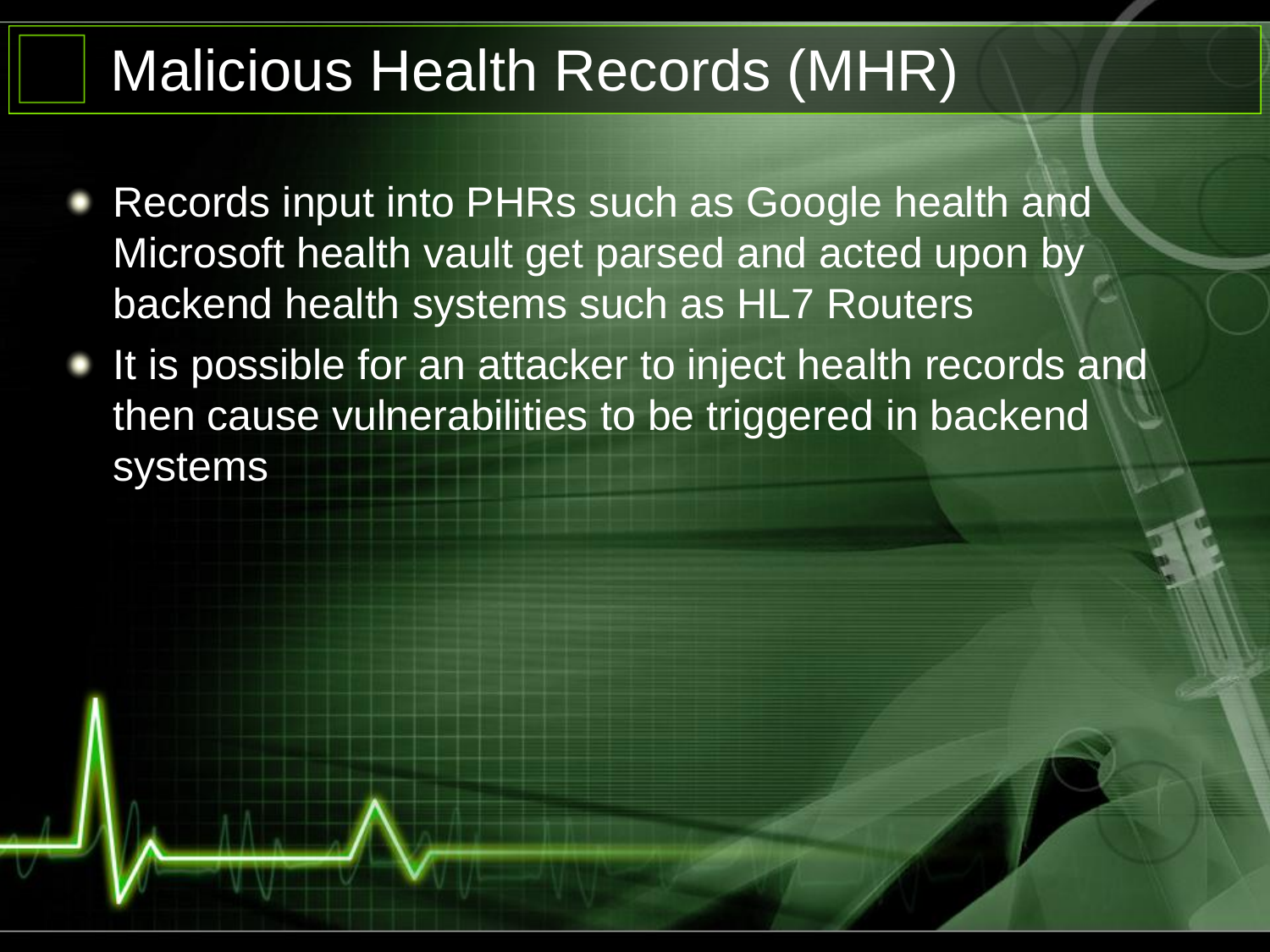#### Medical Hardware Review

- **Prescription Dispensing Cabinets** 
	- **Omnicell**